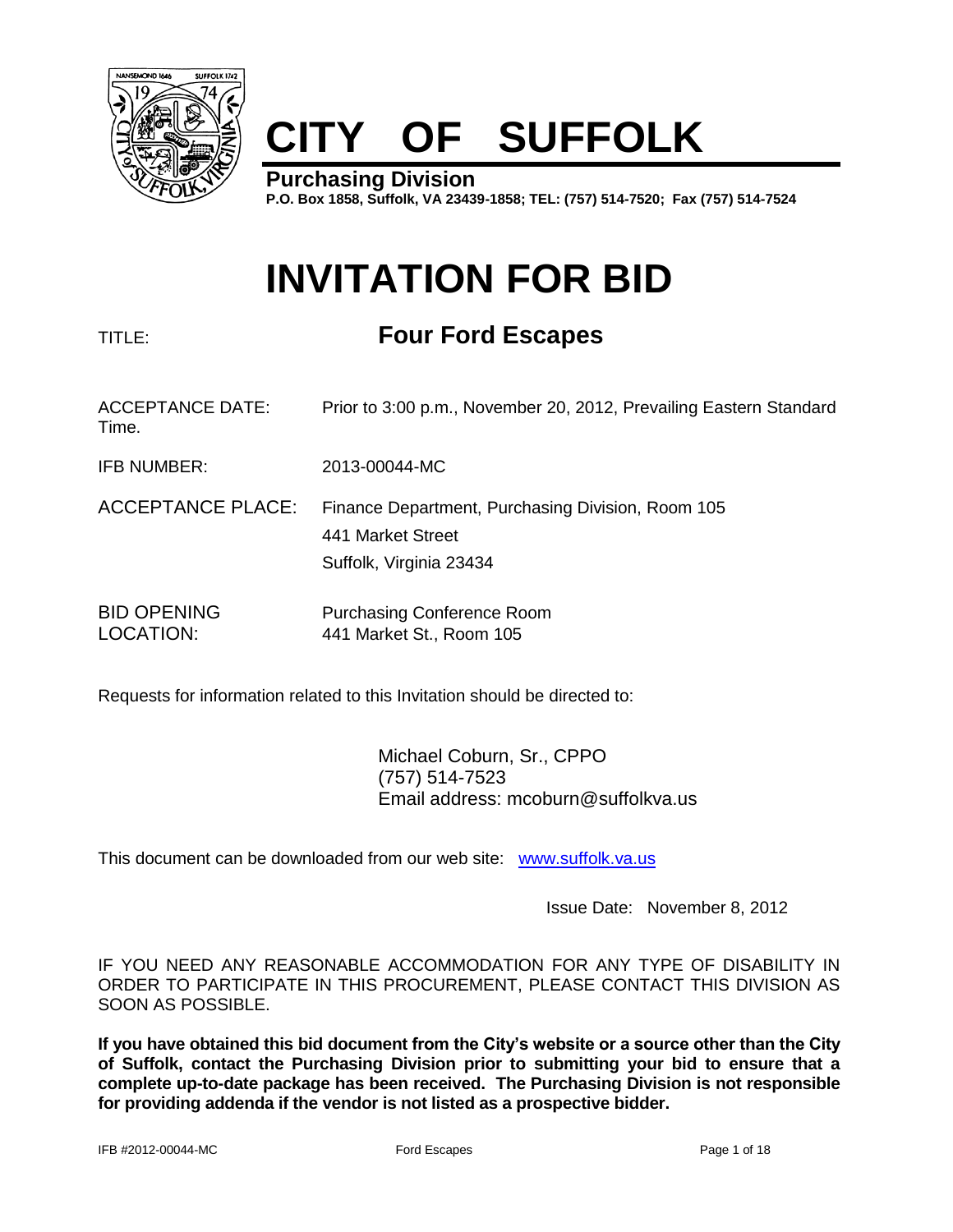#### **1.0 PURPOSE**

The intent of this Invitation for Bid is to obtain competitive bids for the purchase of four (4) new 2012 or 2013 Ford Escapes, or approved equal) in accordance with all specifications, terms, and conditions herein.

#### **2.0 COMPETITION INTENDED**

It is the City's intent that this Invitation for Bid (IFB) permits competition. It shall be the bidder's responsibility to advise the Purchasing Agent in writing if any language requirement, specification, etc., or any combination thereof, inadvertently restricts or limits the requirements stated in this IFB to a single source. Such notification must be received by the Purchasing Agent not later than five days prior to the date set for bids to close.

#### **3.0 SPECIFICATIONS**

#### 3.1 General Specifications

Specifications below describe a basic 4x4, four-door utility vehicle. The vehicle shall be new, unused and of the year's 2012 or 2013 production.

The vehicle shall conform to all applicable Federal and Motor Vehicle safety standards, and all equipment shall conform to Title 46.2, Chapter 10, of the Code of Virginia; vehicle shall include a valid Virginia State Inspection Sticker.

Vehicle shall be standard proven model of the manufacturer's latest current production and shall include all standard equipment as advertised with additional optional equipment as specified for each vehicle. All components, unless otherwise required by these specifications, shall be the standard or optional equipment specifically advertised and installed by the manufacturer.

New equipment service preparation must be performed by the dealer prior to delivery.

Vehicle and equipment must conform to the requirements set forth therein. Minimum requirements are stated for certain equipment; these are minimum requirements and may be exceeded, subject to buyer approval.

It is not the intent of the City for these specifications to be proprietary; equals will be evaluated in accordance with comparable quality, construction, strength, durability, and suitability for the purpose intended. **The City, in its sole opinion, will determine whether the unit offered is equal to that specified herein**.

Bidder shall complete every space in the compliance column below with a check mark to indicate if the item being bid is exactly as specified. If not, the "NO" column must be checked and a detailed description of the deviation from the specification to be supplied. Compliance sheets (Pages 4-6) must be submitted with the BID FORM.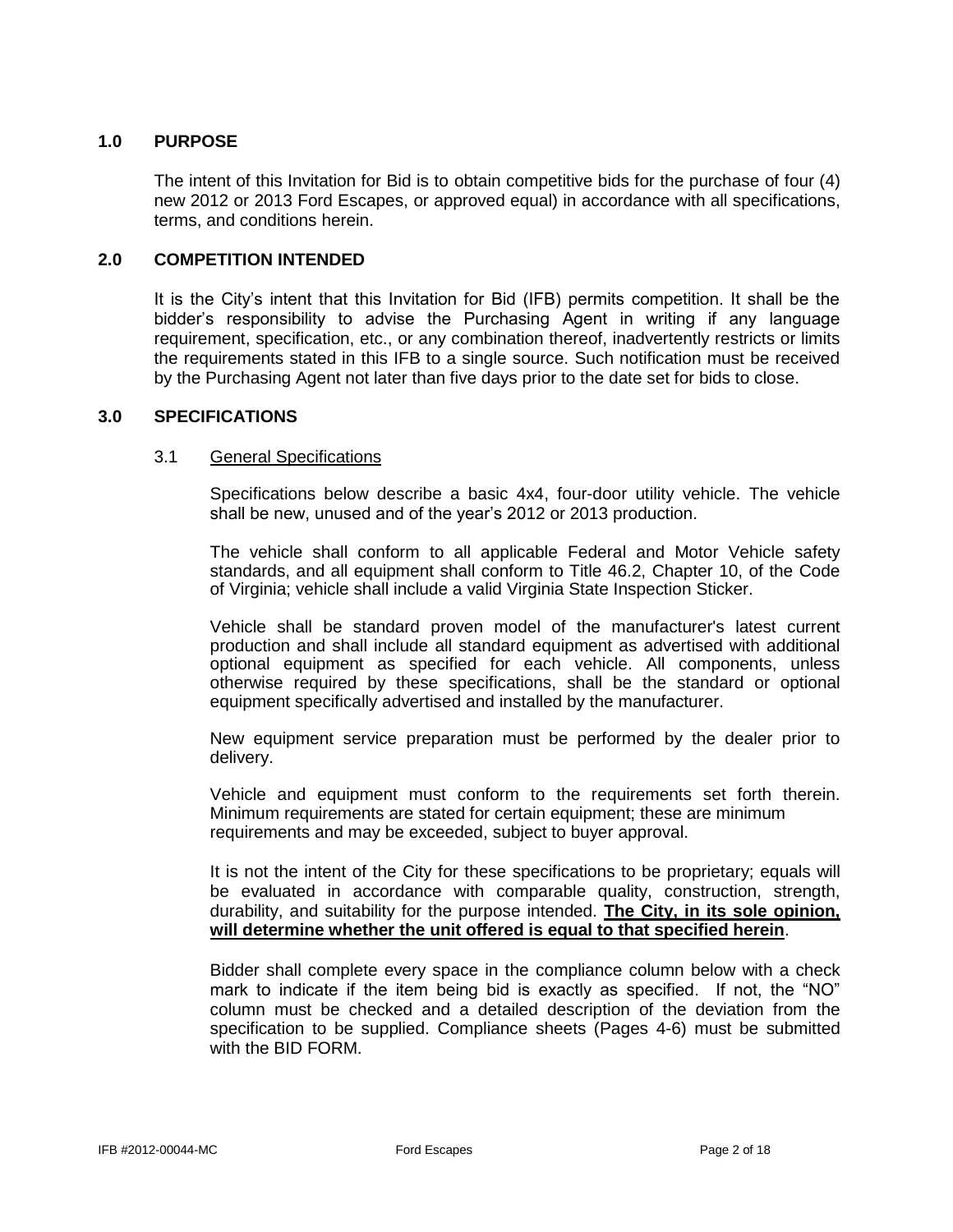|     |                                     |            |            |                                                      |            | <b>COMPLY</b>             |
|-----|-------------------------------------|------------|------------|------------------------------------------------------|------------|---------------------------|
|     |                                     |            |            |                                                      | <b>YES</b> | $\underline{\mathsf{NO}}$ |
| 3.2 | <b>Basic Vehicle Specifications</b> |            |            |                                                      |            |                           |
|     | GVWR:                               |            |            | approximately 3,502                                  |            |                           |
|     | Engine:                             |            |            | 2.OL Ti-VCT GTDI 1-4                                 |            |                           |
|     | Horsepower: highest possible        |            |            |                                                      |            |                           |
|     |                                     |            |            | Fuel tank capacity: approximately 15.1 gallons       |            |                           |
|     | Drive train:                        |            | <b>AWD</b> |                                                      |            |                           |
|     | Transmission: automatic             |            |            | 6-spd SelectShift o/d                                |            |                           |
|     | Brake system:                       |            |            | power 4-wheel disc anti-lock                         |            |                           |
|     | Steering:                           |            |            | electric power-assisted                              |            |                           |
|     | Battery:                            |            |            | 58 amp-hour                                          |            |                           |
|     | Alternator:                         |            |            | 175 amps                                             |            |                           |
|     | Suspension:                         |            |            | independent front and rear                           |            |                           |
|     | Traction control:                   |            | Yes        |                                                      |            |                           |
|     |                                     |            |            | Spare tire: Full size mounted spare tire, all season |            |                           |
|     | Tires:                              | All season |            |                                                      |            |                           |
| 3.3 | <b>Exterior Dimensions</b>          |            |            |                                                      |            |                           |
|     | Wheelbase:                          |            |            | approximately 105.9 inches                           |            |                           |
|     | Length:                             |            |            | approximately 178.1 inches                           |            |                           |
|     | Height:                             |            |            | approximately 66.3 inches                            |            |                           |
|     | Width excluding mirrors:            |            |            | approximately 72.4 inches                            |            |                           |
| 3.4 | Seating                             |            |            |                                                      |            |                           |
|     | Seats:                              | cloth      |            |                                                      |            |                           |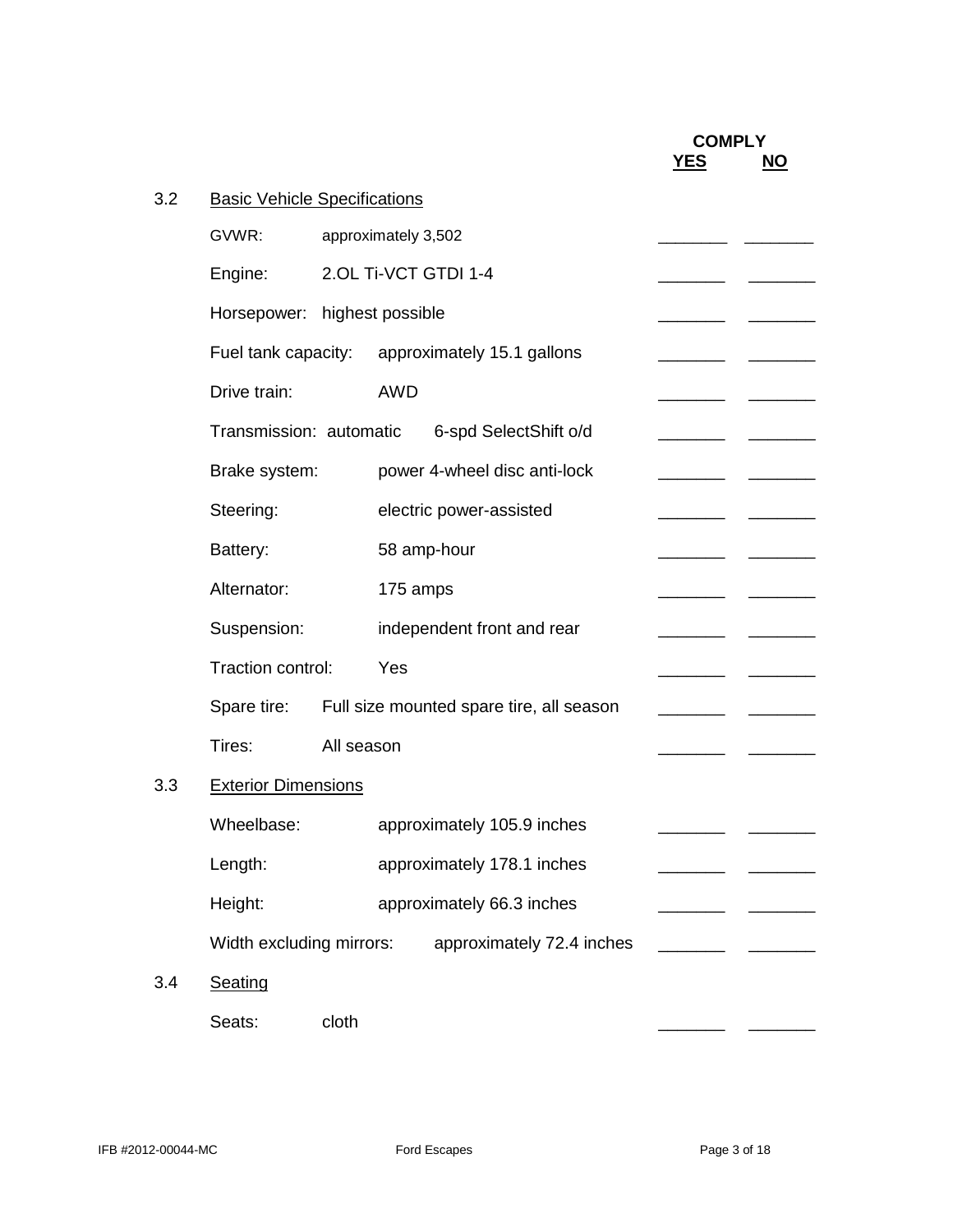|     |                             |                                                                  | <b>YES</b> | <b>COMPLY</b><br><b>NO</b> |
|-----|-----------------------------|------------------------------------------------------------------|------------|----------------------------|
| 3.5 | <b>Interior Features</b>    |                                                                  |            |                            |
|     | Dome/map lights:            | for first and second row seats                                   |            |                            |
|     | Instrumentation:            | Manufacturer's standard                                          |            |                            |
|     | Console:                    | Center console w/armrest and storage                             |            |                            |
|     | Floors:                     | Carpet and carpeted floor mats                                   |            |                            |
|     | Sun visors:                 | adjustable driver and front-passenger                            |            |                            |
|     | Tilt steering wheel         |                                                                  |            |                            |
|     | Power door locks            |                                                                  |            |                            |
|     | Power windows               |                                                                  |            |                            |
|     | Air conditioning and heater |                                                                  |            |                            |
|     | Cruise control              |                                                                  |            |                            |
|     | AM / FM stereo radio        |                                                                  |            |                            |
|     | Rear window defroster       |                                                                  |            |                            |
| 3.6 | <b>Exterior Features</b>    |                                                                  |            |                            |
|     | Halogen headlamps           |                                                                  |            |                            |
|     | mirrors                     | Power sideview mirrors with integrated blind spot                |            |                            |
|     | Keyless entry system        |                                                                  |            |                            |
|     | Intermittent wipers:        | minimum 2-speed windshield<br>wipers with washer, front and rear |            |                            |
|     | Towing package:             | Class II or higher                                               |            |                            |
| 3.7 | <b>Safety Features</b>      |                                                                  |            |                            |
|     | Air bags:                   | Driver and passenger front airbags                               |            |                            |
|     |                             | Driver and passenger side impact airbags                         |            |                            |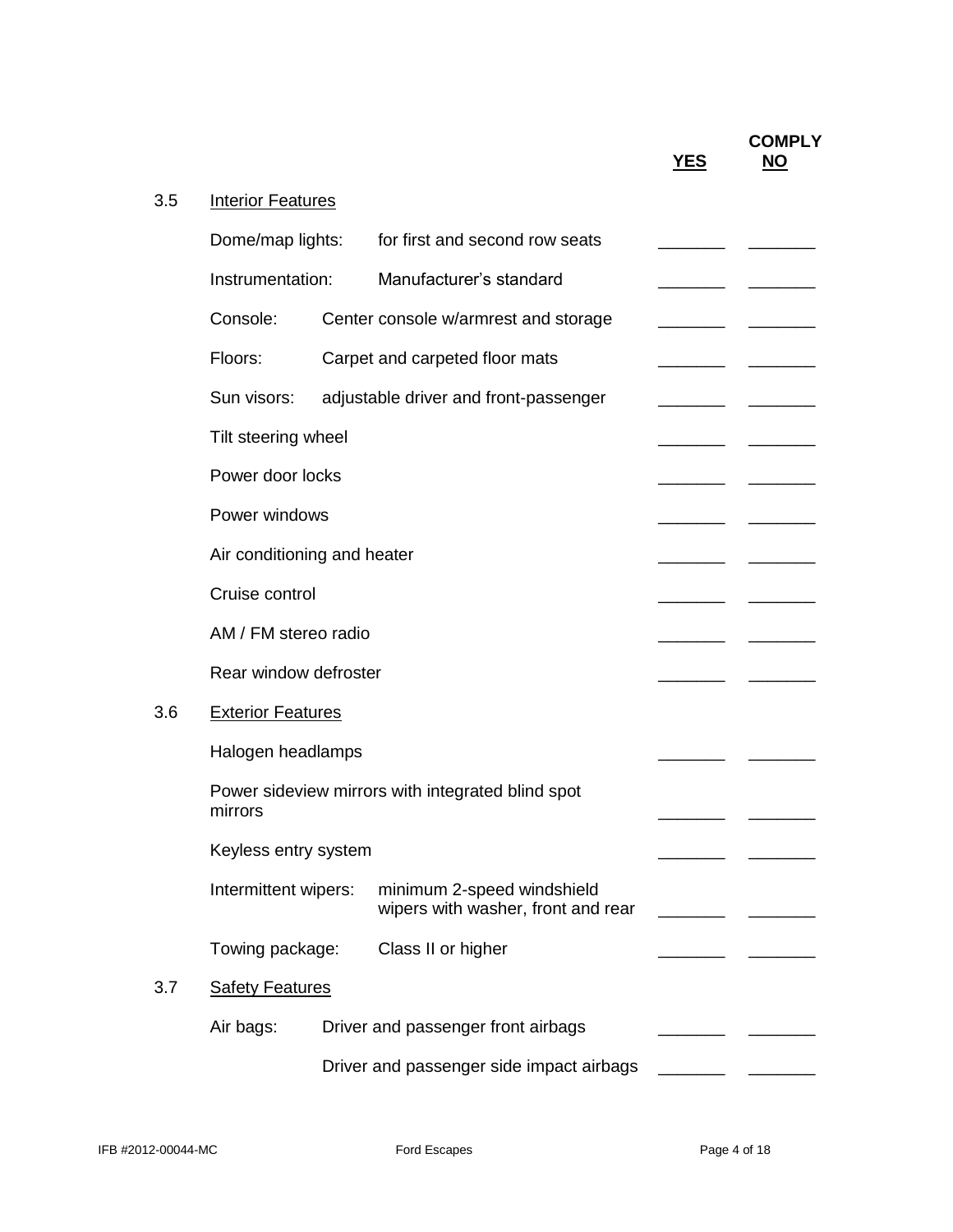|           |          |                          |  | <b>NO</b>  |               |
|-----------|----------|--------------------------|--|------------|---------------|
|           |          | Manufacturer's standard  |  |            |               |
| Color     |          |                          |  |            |               |
| Exterior: | White    |                          |  |            |               |
| Interior: | Charcoal |                          |  |            |               |
|           |          | Seat and shoulder belts: |  | <b>YES</b> | <b>COMPLY</b> |

3.9 Warranty

New vehicle shall be warranted in accordance with the manufacturer's Bumper to Bumper Warranty (minimum 3 years or 36,000 miles). The warranty period shall commence upon delivery and acceptance as evidenced by Purchaser's records. Include all standard manufacturers' vehicle warranty coverage such as the safety restraint system, corrosion coverage warranty, emission defect warranty, and emissions performance warranty.

#### 3.10 Delivery

Vehicle shall be delivered to the Department of Fleet Management, 120 Forest Glen Drive, Suffolk, Virginia 23434.

The successful bidder must furnish the following for each vehicle:

- 1. Unit shall be delivered with Manufacturer's Statement of Origin (MSO).
- 2. Original invoice shall be supplied upon delivery.
- 3. Vehicle shall be delivered complete with a valid Virginia State Inspection Sticker and 30-day tags.
- 4. New Vehicle Warranty Information Manual, New Vehicle Owner's Manual, all applicable warranty cards and information, odometer statement, and any other such documentation as necessary for delivery.
- 3.11 Tags

Each vehicle will have confidential tags.

**COMPLETE**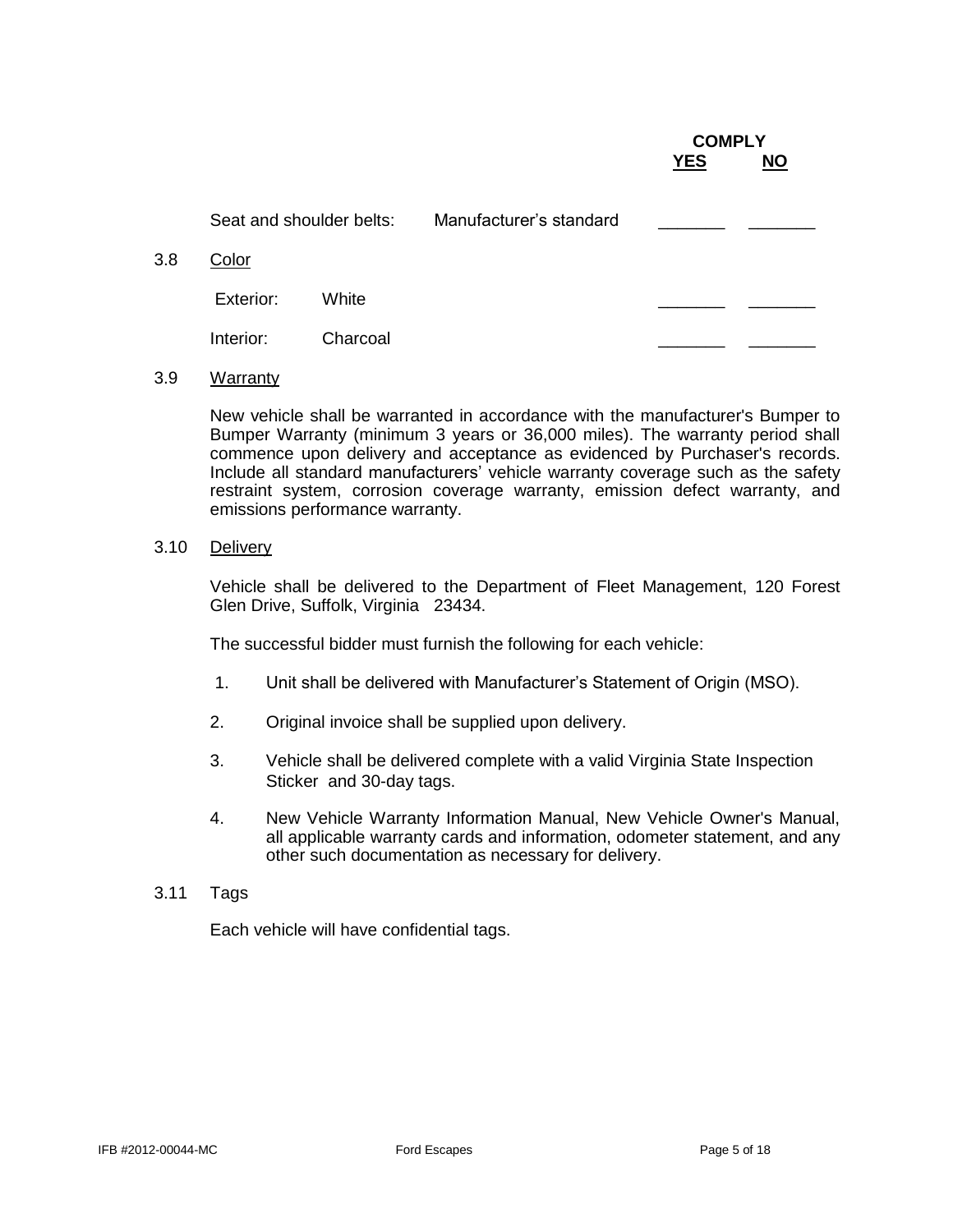## **4.0 INSTRUCTIONS TO BIDDERS**

## 4.1 Submission of Bids

Pricing must be submitted on the Invitation for Bid pricing form only; failure to submit a bid on the official City form provided for that purpose shall be a cause for rejection of the bid. Include other information as requested or required. All bids shall be submitted in a sealed envelope and properly identified with the IFB number, IFB name and time and date of opening. Bids must be received by the Purchasing Division no later than the time specified on the opening date.

*Bids may be mailed to City of Suffolk, Purchasing Division, P.O. Box 1858, Suffolk, VA 23439 or hand delivered to 441 Market Street, Room 105, Suffolk, Virginia 23434*. Faxed and e-mailed bids shall not be accepted. It is the bidder's responsibility to ensure the bid is received prior to the bid acceptance time. It is the bidder's responsibility to ensure the bid is received prior to the bid acceptance time. The Bid may not be changed by markings on the envelope. Only the amounts indicated on the BID Form will be considered in determining the final Bid amount.

## 4.2 City Contacts

Questions related to bid submittals should be directed to:

Michael Coburn, Sr., CPPO (757) 514-7523 mcoburn@suffolkva.us

Mr. Coburn is the authorized contracting officer for the City of Suffolk with respect to this IFB. All questions should be directed to the contracting officer's attention. The respondents to this IFB shall not contact, either directly or indirectly, any other employee or agent of the City regarding this IFB. This prohibition shall also extend to the Suffolk City Council and locally elected officials. Any such unauthorized contact may disqualify the bidder from this procurement.

## 4.3 Firm Pricing

Bid price must be firm for City acceptance for ninety (90) days from bid opening date.

## 4.4 Pricing to be F.O.B. Destination – Freight Included

Pricing shall be F.O.B. destination-freight included for all competitive bids. F.O.B. Destination-Freight Included shall include all shipping costs to the City location(s) at the unit cost. No additional shipping charges shall be allowed.

## 4.5 Unit Price

Bid unit price on quantity specified – extend and show total. In case of errors in extension, unit prices shall govern. Bids subject to unlimited price increases will not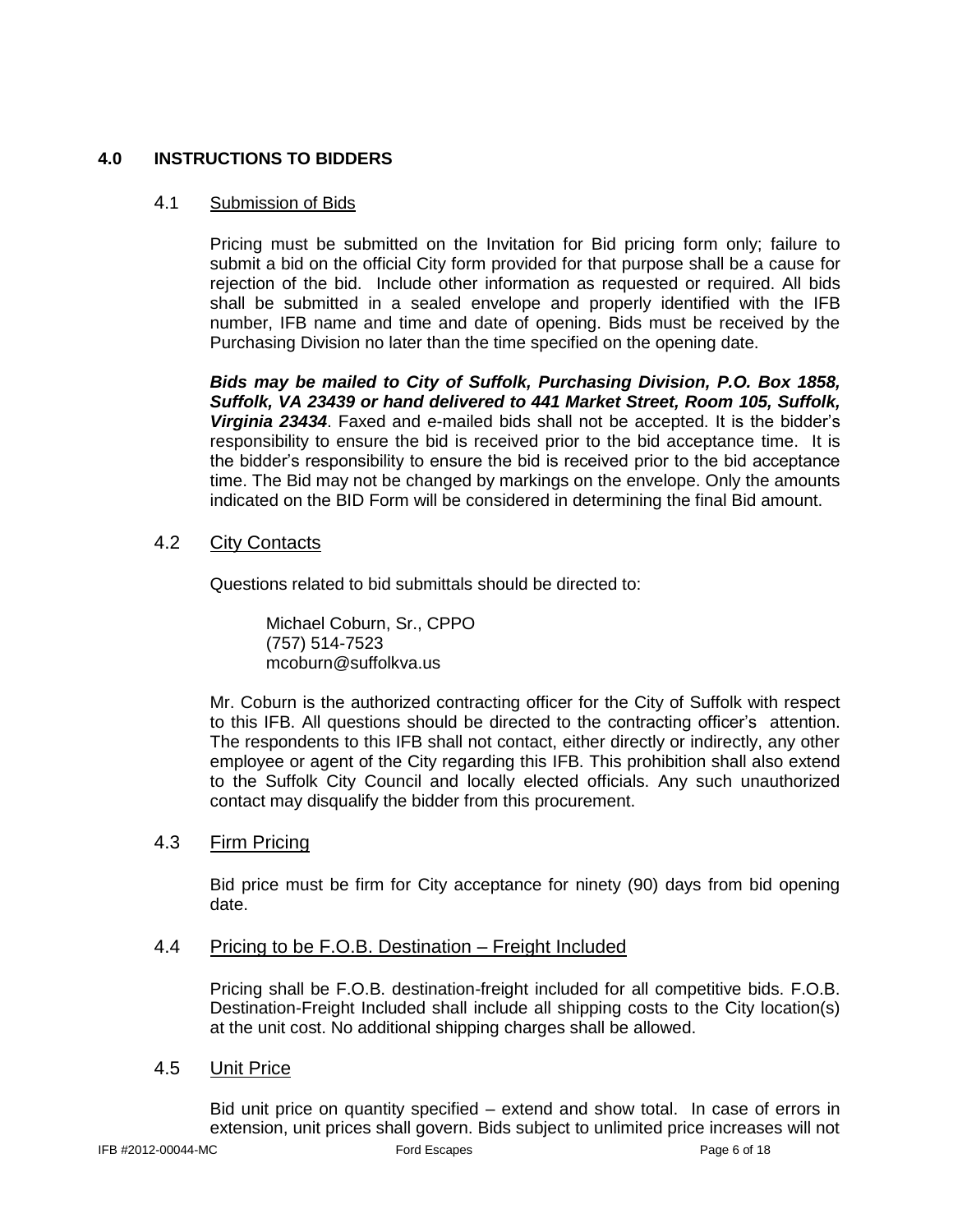be considered.

## 4.6 Silence of Specifications

The apparent silence of these specifications and any supplemental specifications as to any detail or the omission from the specifications of a detailed description concerning any point shall be regarded as meaning that only the best commercial practices are to prevail and correct type, size and design are to be used. All interpretations of these specifications shall be made on the basis of this statement

## 4.7 Authority to Bind Firm in Contract

Bids must include full legal firm name and address of bidder. Failure to manually sign bid may disqualify it. Person signing bid should show Title or Authority to bind the firm in a Contract.

## 4.8 Withdrawal of Bids

Bids may be withdrawn any time prior to the bid opening. Withdrawal of bids may be accomplished by submitting such request in writing on the issuing company's letterhead either in person or by certified mail. No bids may be withdrawn after the established bid opening date or time, unless the purchaser has extended the opening date.

Bidders have the right to request withdrawal of their bids from consideration due to error by giving notice not later than two business days after the bids are publicly opened. Work papers showing evidence of error(s) may be required.

## 4.9 Rejection of Bid

The City reserves the right to waive any technical errors in bids received and/or to reject any and all bids. Without limiting the generality of the foregoing, any bid which is incomplete, obscure, or containing informalities may be rejected; any bid failing to comply with all terms and conditions or failing to conform to the specifications may be rejected; any bid having interlineations, erasures, or corrections not appropriately initialed by the bidder may be rejected; and any bid accompanied by an insufficient or irregular bid security may be rejected.

## 4.10 Late Bids

Late bids will be returned to bidder unopened, if opening date and bidder's return address is shown on the container. Late bids shall not be accepted. It is the responsibility of the bidder to ensure the bid is received prior to the bid acceptance time.

## 4.11 Rights of City

The City reserves the right to accept or reject all or part of any bid, waive any informality and award the contract to the lowest responsive and responsible bidder to best serve the interest of the City.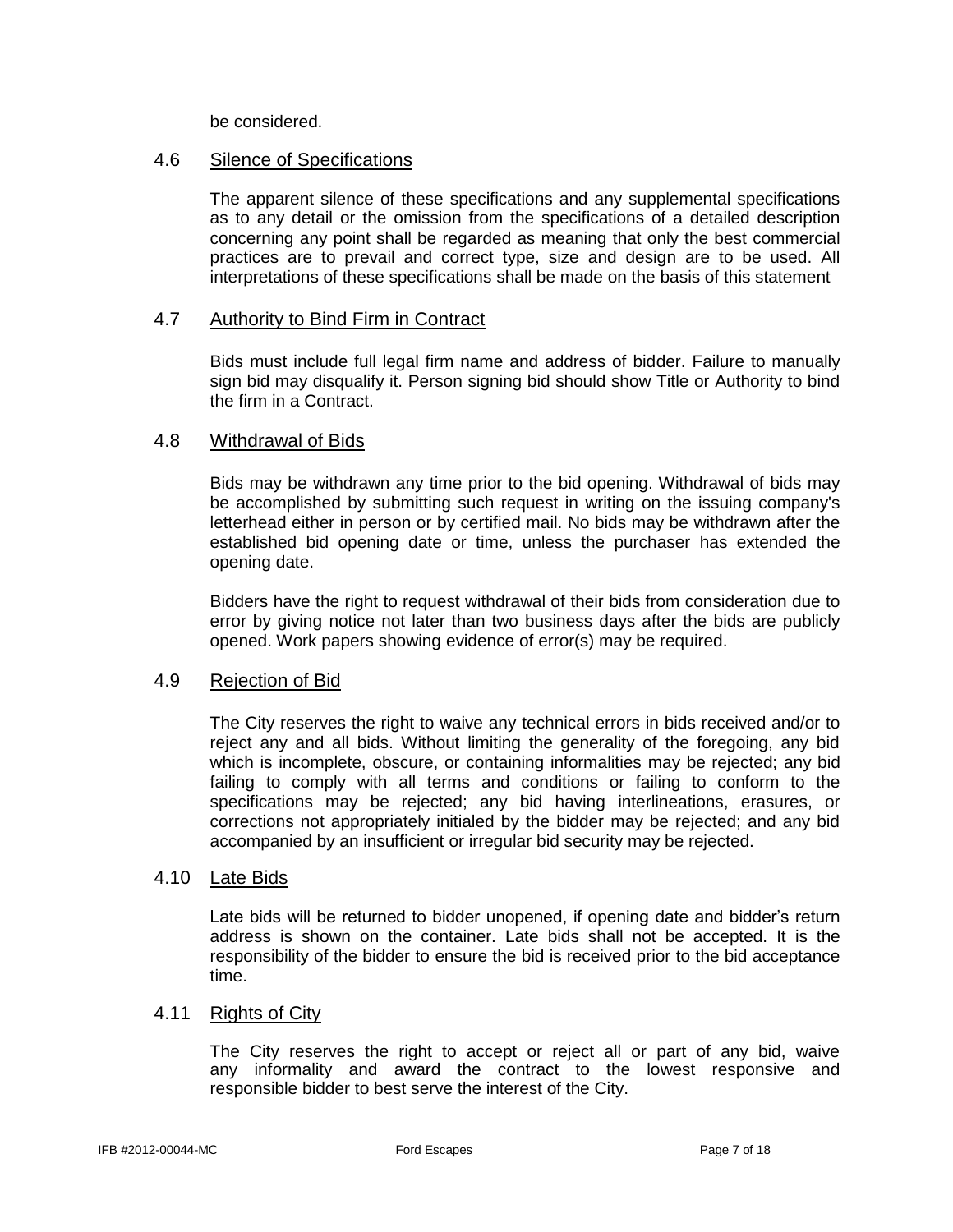## 4.12 Use of Contract by Other Public Bodies

Bidders are advised that the resultant contract may be extended, with the authorization of the Bidder, to other public bodies, or public agencies or institutions of the United States to permit their use of the contract at the same prices and/or discounts and terms and conditions of the resulting contract.

If any other public body decides to use the final contract, the Contractor shall deal directly with the public body concerning the placement of orders, issuance of the purchase orders, contractual disputes, invoicing and payment. The City of Suffolk acts only as the "Contracting Agent" for these public bodies. Failure to extend a contract to a public body will have no effect on consideration of your bid.

It is the Contractor's responsibility to notify the public body(s) of the availability of the contract(s).

Other public bodies desiring to use the contract shall make their own legal determination as to whether the use of this contract is consistent with their laws, regulations and other policies.

Each public body has the option of executing a separate contract with the Contractor(s). Public bodies may add terms and conditions required by statue, ordinances, and regulations, to the extent that they do not conflict with the contract terms and conditions. If, when preparing such a contract, the general terms and conditions of a public body are unacceptable to the Contractor, the Contractor may withdraw its extension of the award to that public body.

The City of Suffolk shall not be held liable for any costs or damages incurred by another public body as a result of any award extended to that public body by the Contractor.

#### 4.13 Inclement Weather/Closure of City Hall

If City Hall is closed for business at the time scheduled for bid opening, for whatever reason, sealed bids will be accepted and opened on the next scheduled business day, at the originally scheduled time.

#### 4.14 Basis for Award

Contract award will be made to the lowest responsive and responsible bidder at the City's sole discretion. The City reserves the right to award the contract by item or in total for the contract period; the decision to make such award will be at the sole discretion of the City.

#### 4.15 Announcement of Award

Upon the award or the announcement of the decision to award a contract as a result of this solicitation, the City will publicly post such notice on the bulletin board located outside of Room 105 of the Purchasing Division and/or on the City's web site, [www.suffolk.va.us](http://www.suffolk.va.us/) for a minimum of ten (10) days.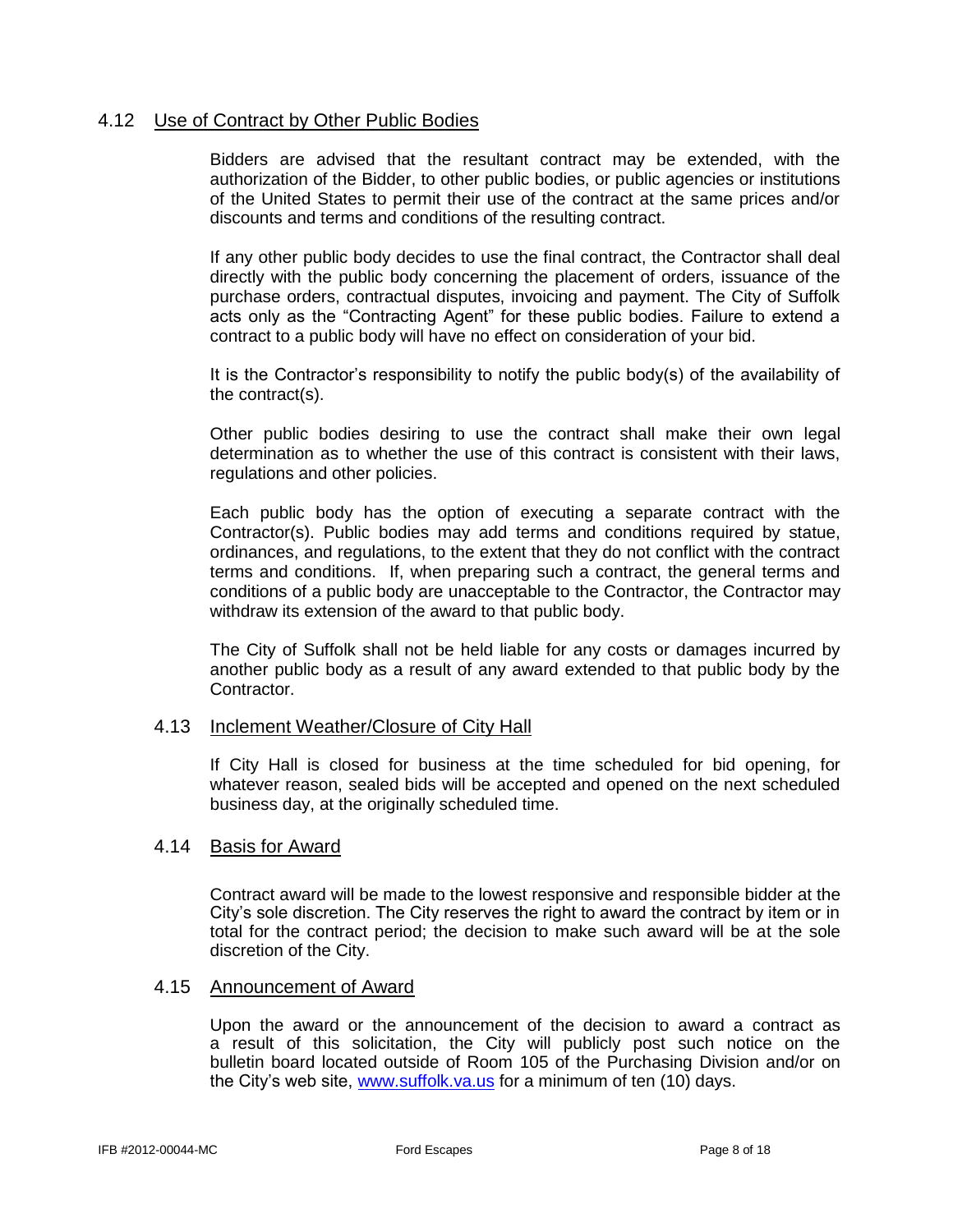#### 4.16 Bidder Qualification

Only bids from established contractors for work similar in scope to work herein shall be considered; the City reserves the right to request specific reference information prior to award. Bidder shall demonstrate that he has adequate and appropriate manpower, tools and equipment to respond and perform in accordance with the provisions herein.

The City may, at its option, disqualify a bidder and reject his bid for cause. Reasons deemed to be sufficient for this action shall include, but not be limited to, the following:

- **Evidence of collusion among bidders.**
- Receipt of more than one bid on any project from an individual, or from a corporation. This restriction does not apply to subcontractors
- **•** Default on any previous contract.
- For unreasonable failure to complete a previous contract within the specified time or for being in arrears on an existing contract without reasonable cause for being in arrears.
- Inability to perform as revealed by an investigation of the Bidder's financial statement, experience and/or plant and equipment.

## 4.17 Taxes in Arrears

No bid or proposal will be accepted from or Contract awarded to any person, firm or corporation that is in arrears, or is in default to the City upon any debt or contract, or that is a defaulter as surety or otherwise upon any obligation to the City.

## **5.0 CONTRACT TERMS AND CONDITIONS**

## 5.1 License Requirement

All firms doing business in the City of Suffolk are required to be licensed in accordance with the City of Suffolk business license ordinance. Wholesale and retail merchants without a business location in the City of Suffolk are exempt from this requirement.

Any questions concerning business licenses should be directed to the Commissioner of the Revenue's Office, telephone (757) 514-4260.

#### 5.2 Hold Harmless Clause

The Contractor shall, during the term of the contract, indemnify and hold harmless the City of Suffolk from and against any and all losses, damages, claims, fines, penalties, suits and costs, including bodily injury or death of any person(s), or loss or damage to property, as well as fines, assessments and penalties imposed by any authority which may arise out of any violations of law by, and all acts and omissions of the Contractor, the Contractor's agents, employees occurring in connection with the products, completed operations, and other services covered herein.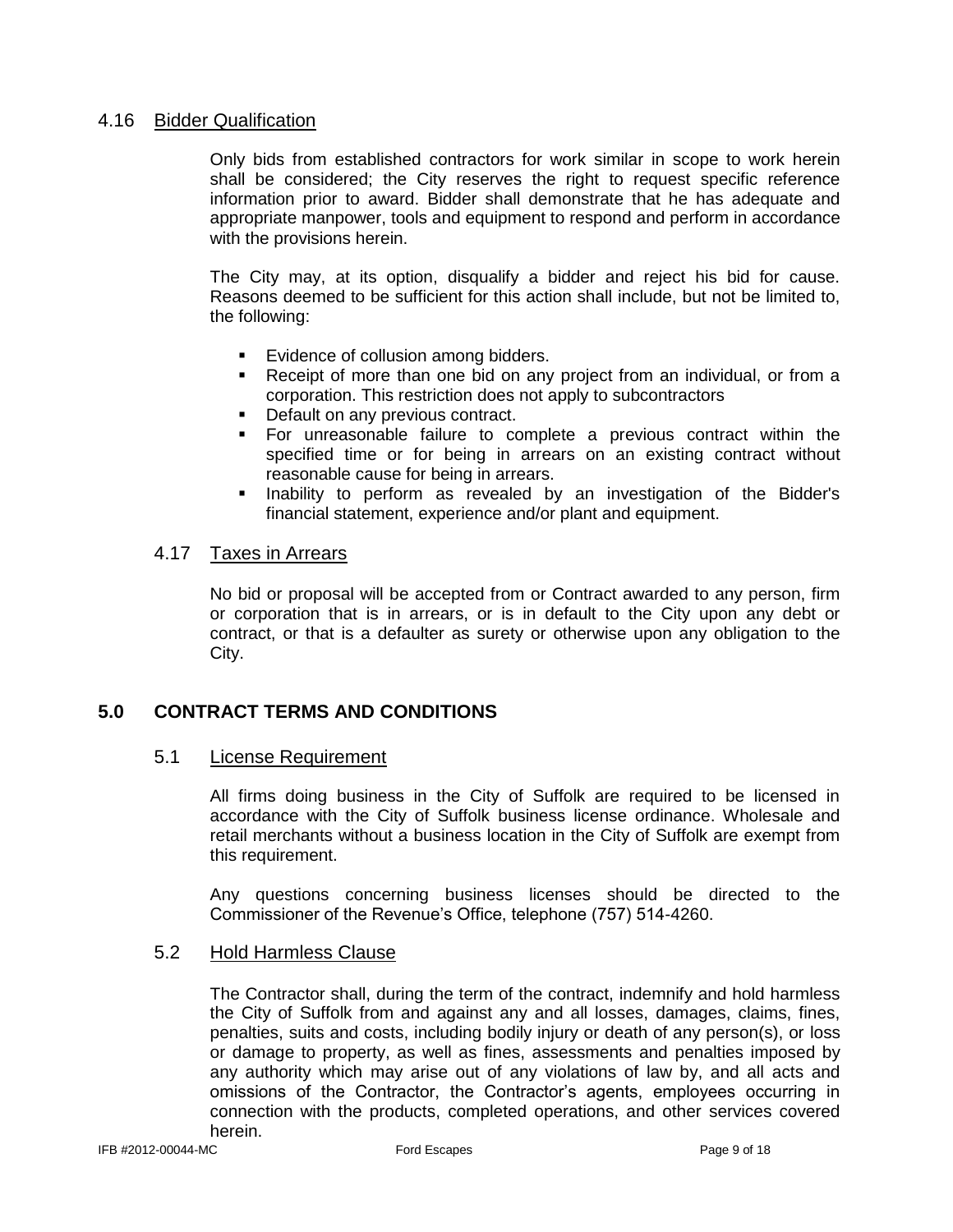## 5.3 Safety

All contractor and subcontractor performing services for the City are required and shall comply with all Occupational Safety and Health Administration (OSHA), State and City Safety and Occupational Health Standards and any other applicable rules and regulations. Also all contractors and subcontractors shall be held responsible for the safety of their employees and any unsafe acts or conditions that may cause injury or damage to any persons or property within and around the work site area under this contract.

## 5.4 Anti-Discrimination

By submitting their bids, bidders certify to the City that they will conform to the provisions of the Federal Civil Rights Act of 1964, as amended, as well as the Virginia Fair Employment Contracting Act of 1975, as amended, where applicable, the Virginians with Disabilities Act, the Americans with Disabilities Act and 2.2-4311 of the Virginia Public Procurement Act (VPPA). If the award is made to a faith-based organization, the organization shall not discriminate against any recipient of goods, services, or disbursements made pursuant to the contract on the basis of the recipient's religion, religious belief, refusal to participate in a religious practice, or on the basis of race, age, color, gender or national origin and shall be subject to the same rules as other organizations that contract with public bodies to account for the use of the funds provided; however, if the faith-based organization segregates public funds into separate accounts, only the accounts and programs funded with public funds shall be subject to audit by the public body. (Code of Virginia 2.2.4343.1E).

In every contract over \$10,000 shall include the following provisions:

- 1. During the performance of this contract, the contractor agrees as follows:
	- a. The contractor will not discriminate against any employee or applicant for employment because of race, religion, color, sex, national origin, age, disability, service disabled veterans or any other basis prohibited by state law relating to discrimination in employment, except where there is a bona fide occupational qualification reasonably necessary to the normal operation of the contractor. The contractor agrees to post in conspicuous places, available to employees and applicants for employment, notices setting forth the provisions of this nondiscrimination clause.
	- b. The contractor, in all solicitations or advertisements for employees placed by or on behalf of the contractor, will state that such contractor is an equal opportunity employer.
	- c. Notices, advertisements and solicitations placed in accordance with federal law, rule or regulation shall be deemed sufficient for the purpose of meeting these requirements.
- IFB #2012-00044-MC Ford Escapes Page 10 of 18 2. The contractor will include the provisions of No. 1 above in every subcontract or purchase order over \$10,000, so that the provisions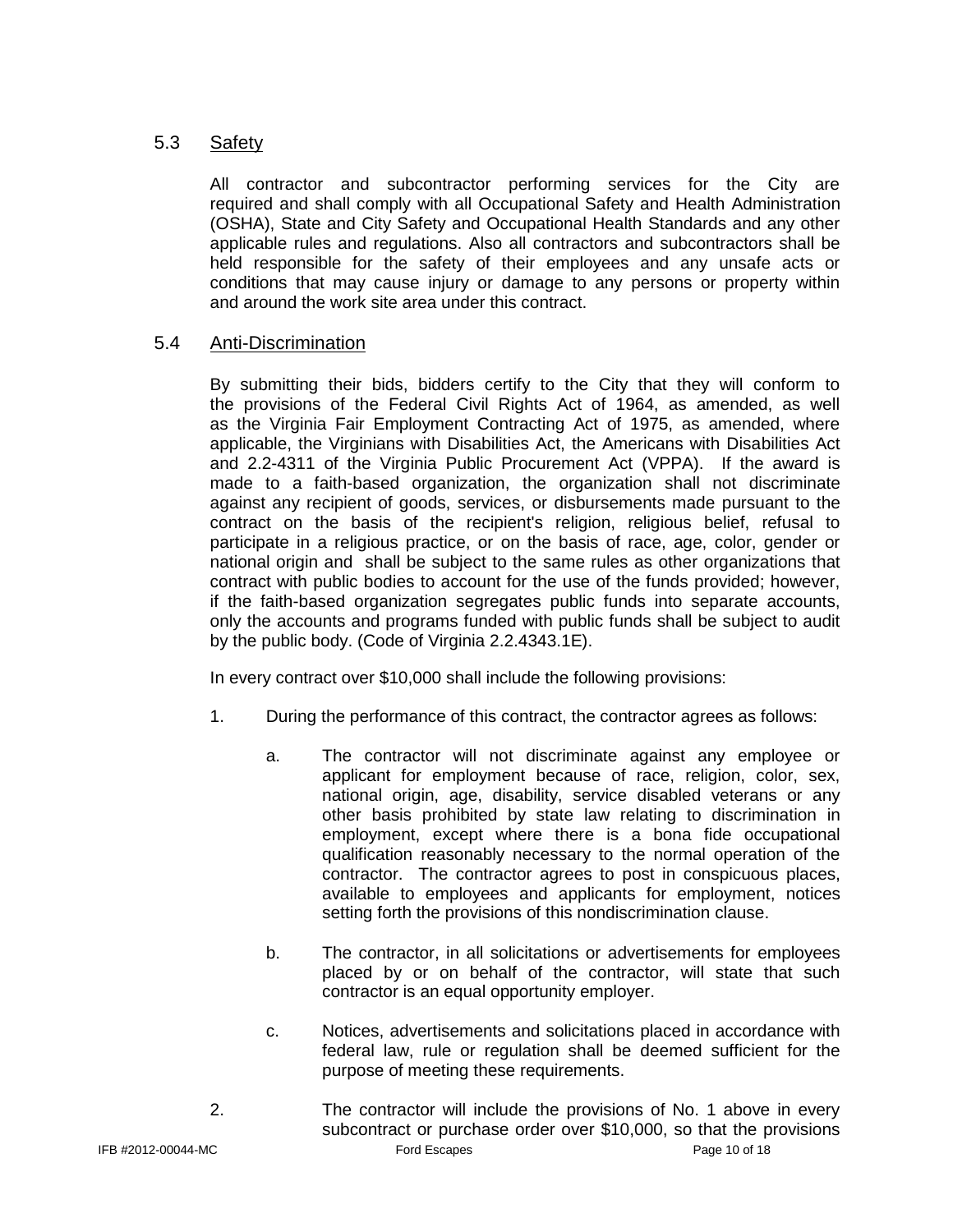will be binding upon each subcontractor or vendor.

## 5.5 Ethics In Public Contracting

By submitting a bid, the bidder certifies that their bid is made without collusion or fraud and that they have not offered or received any kickbacks or inducements from any other bidder, supplier, manufacturer or subcontractor in connection with their bid, and that they have not conferred on any public employee having official responsibility for this procurement transaction any payment, loan subscription, advance, deposit of money, services or anything of more than nominal value, present or promised, unless consideration of substantially equal or greater value was exchanged. (Code of Virginia 2.2.4367)

## 5.6 Compliance with Federal Immigration Law

Contractor does not, and shall not during the performance of the contract for goods and services in the Commonwealth of Virginia knowingly employ an unauthorized alien as defined in the Federal Immigration Reform and Control Act of 1986.

## 5.7 Debarment Status

By submitting a bid, bidders certify that they are not currently debarred by the Commonwealth of Virginia from submitting bids or proposals on contracts for the type of goods and/or services covered by this solicitation, nor are they an agent of any person or entity that is currently so debarred.

## 5.8 Antitrust

By entering into a contract, the contractor conveys, sells, assigns, and transfers to the City of Suffolk all rights, title and interest in and to all causes of action it may now have or hereafter acquire under the antitrust laws of the United States and the Commonwealth of Virginia, relating to the particular goods or services purchased or acquired by the City of Suffolk under said contract.

## 5.9 Drug-Free Workplace

During the performance of this contract, the contractor agrees to (1) provide a drug-free workplace for the contractor's employees; (2) post in conspicuous place, available to employees and applicants for employment, a statement notifying employees that the unlawful manufacture, sale, distribution, dispensation, possession, or use of a controlled substance or marijuana is prohibited in the contractor's workplace and specifying the actions that will be taken against employees for violations of such prohibition; (3) state in all solicitation or advertisement for employees placed by or on behalf of the contractor that the contractor maintains a drug-free workplace; and (4) include the provisions of the foregoing clauses in every subcontract or purchase order of over \$10,000, so that the provisions will be binding upon each subcontractor or vendor.

IFB #2012-00044-MC Ford Escapes Page 11 of 18 For the purposes of this section, *"drug-free workplace"* means a site for the performance of work done in connection with a specific contract awarded to a contractor, the employees of whom are prohibited from engaging in the unlawful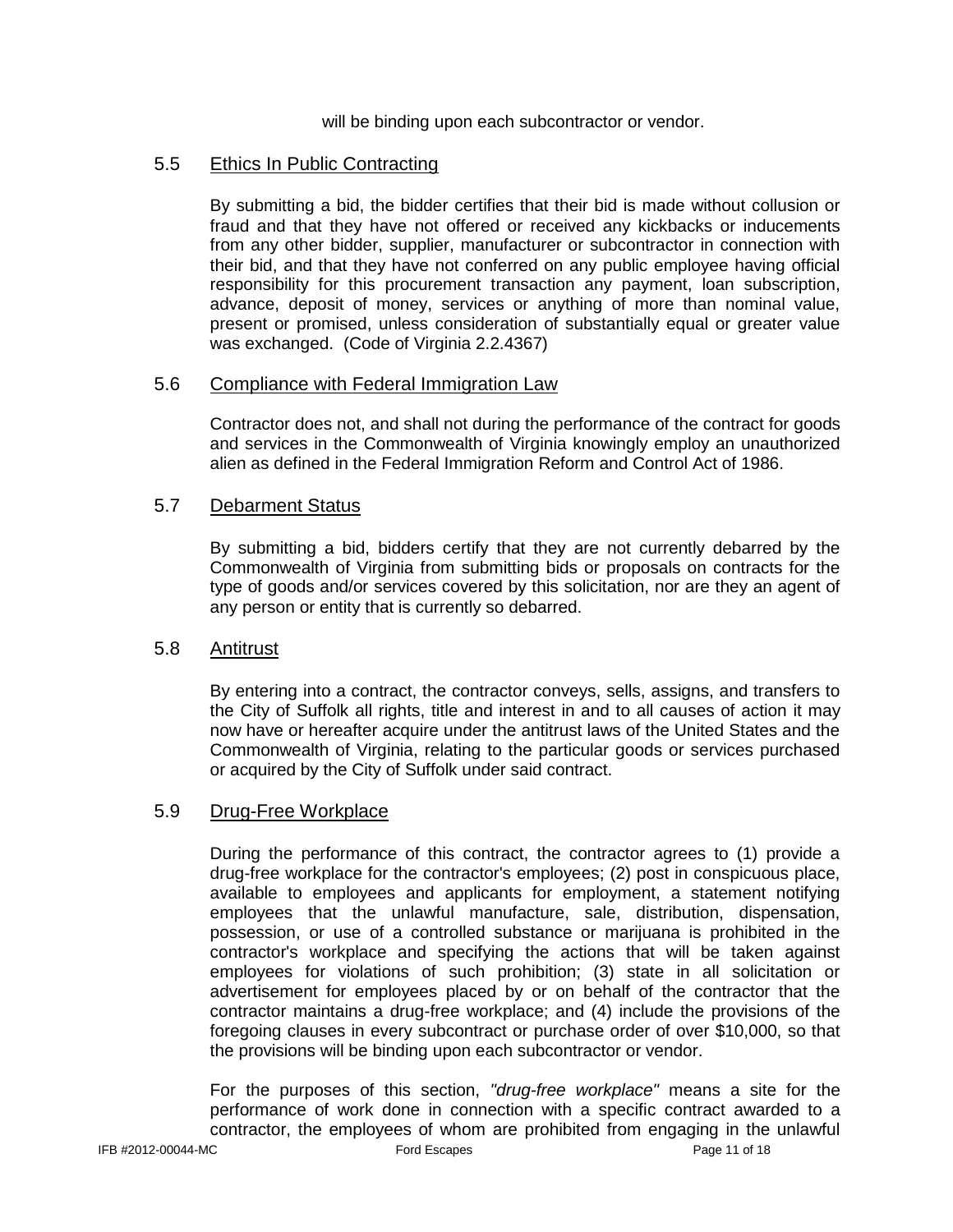manufacture, sale, distribution, dispensation, possession or use of any controlled substance or marijuana during the performance of the contract.

#### 5.10 Exemption from Taxes

The City is exempt from State Sales Tax and Federal Excise Tax. Tax Exemption Certificate indicating the City's tax exempt status will be furnished by the City of Suffolk.

#### 5.11 Faith Based Organization

#### **City of Suffolk does not discriminate against faith-based organizations.**

#### 5.12 Substitutions

NO substitutions or cancellations are permitted after award without written approval by the Purchasing Agent.

#### 5.13 Method of Payment

Contractor shall submit invoices in duplicate for each delivery, such statement to include detailed breakdown of all charges, and shall be based on completion of tasks or deliverables.

Invoices shall be submitted to using departments. Upon acceptance of work, the City will render payment within forty-five (45) days of receipt of invoice.

Individual contractors shall provide their social security numbers, and proprietorships, partnerships, and corporations shall provide their federal employer identification number on the pricing form.

The City is interested in making payments by means of our Purchasing Card. Please indicate if you are willing and able to accept card payments in lieu of a printed check. Yes \_\_\_\_\_\_ No \_\_\_\_\_\_\_\_\_ Will you accept Electronic Funds Transfer in lieu of a check? Yes \_\_\_\_\_\_\_\_\_ No \_\_\_\_\_\_\_\_\_

#### 5.14 Payments to Subcontractors

Within seven (7) days after receipt of monies paid by the City for work performed by a subcontractor under this contractor, the contractor shall either:

- a. Pay the subcontractor for the proportionate share of the total payment received from the City attributable to the work performed by the subcontractor under this contract; or
- b. Notify the City and subcontractor, in writing, of his intention to withhold all or a part of the subcontractor's payment and the reason for non-payment.

The contractor shall pay interest to the subcontractor on all amounts owed that remain unpaid beyond the seven (7) day period except for amounts withheld as allowed in item b above.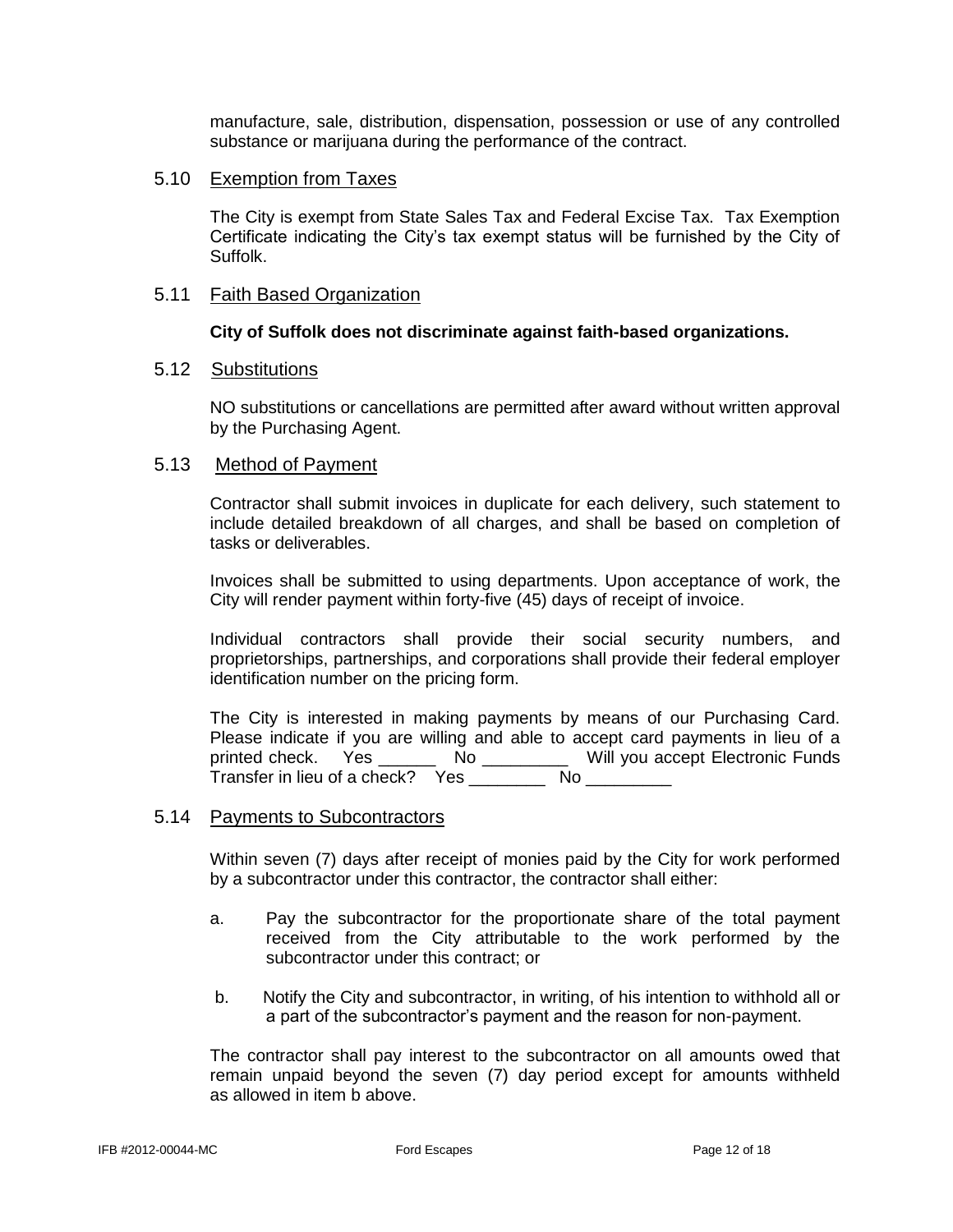#### 5.15 Assignment of Contract

This contract may not be assigned in whole or in part without the written consent of the Purchasing Agent.

#### 5.16 Termination without Cause

The City may at any time, and for any reason, terminate this Contract by written Notice to Contractor specifying the termination date, which shall be not less than thirty (30) days from the date such notice is mailed.

Notice shall be given to Contractor by certified mail/return receipt requested at the address set forth in Contractor's Bid Proposal or as provided in this Contract.

In the event of such termination, Contractor shall be paid such amount as shall compensate Contractor for the work satisfactorily completed, and accepted by the City, at the time of termination.

If the City terminates this Contract, Contractor shall withdraw its personnel and equipment, cease performance of any further work under this Contract, and turn over to the City any work completed or in process for which payment has been made.

#### 5.17 Termination with Cause/Default/Cancellation

In the event that Contractor shall for any reason or through any cause be in default of the terms of this Contract, the City may give Contractor written notice of such default by certified mail/return receipt requested at the address set forth in Contractor's Bid Proposal or as provided in this Contract.

Unless otherwise provided, Contractor shall have ten (10) days from the date such notice is mailed in which to cure the default. Upon failure of Contractor to cure the default, the City may immediately cancel and terminate this Contract as of the mailing date of the default notice.

Upon termination, Contractor shall withdraw its personnel and equipment, cease performance of any further work under the Contract, and turn over to the City any work in process for which payment has been made.

In the event of violations of law, safety or health standards and regulations, this Contract may be immediately cancelled and terminated by the City and provisions herein with respect to opportunity to cure default shall not be applicable.

#### 5.18 Non Appropriation – Availability of Funds

It is understood and agreed between the parties hereto that the City shall be bound and obligated hereunder only to the extent that the funds shall have been appropriated and budgeted for the purpose of this Contract. In the event funds are not appropriated and budgeted in any fiscal year for payments due under this Contract, the City shall immediately notify Contractor of such occurrence and this Contract shall terminate on the last day of the fiscal year for which (an) appropriation(s) (was) were received without penalty or expense to the City of any kind whatsoever.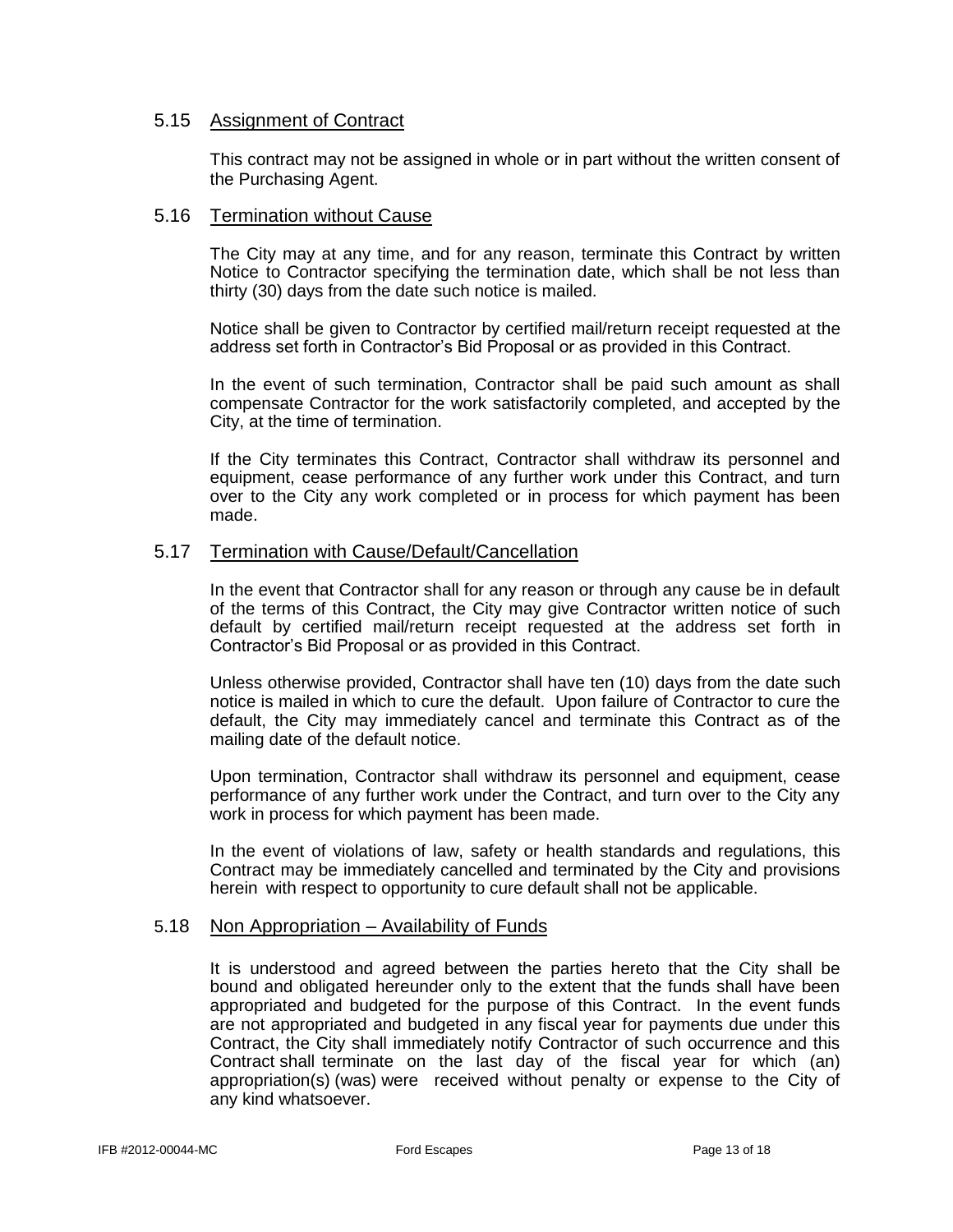## 5.19 Severability

If any part, term, or provision of this agreement, shall be found by the Court to be legally invalid or unenforceable, then such provision or portion thereof, shall be performed in accordance with applicable laws. The invalidity or unenforceability of any provision or portion of any contract document shall not affect the validity of any other provision or portion of the contract document.

#### 5.20 Applicable Laws

This contract shall be governed in all respects by the laws of the Commonwealth of Virginia. Any judicial action shall be filed in the Commonwealth of Virginia, City of Suffolk.

#### 5.21 Compliance with State Law; Foreign and Domestic Business authorized to Transact Business in the Commonwealth (VPPA §2.2 – 4311.2)

A bidder or offeror organized or authorized to transact business in the Commonwealth pursuant to Title 13.1 or Title 50 is to include in its bid or proposal the identification number issued to it by the State Corporation Commission. Any bidder or offeror that is not required to be authorized to transact business in the Commonwealth as a foreign business entity under Title 13.1 or Title 50 or as otherwise required by law shall include in its bid or proposal a statement describing why the bidder or offeror is not required to be so authorized. A public body may void any contract with a business if the business fails to remain in compliance with the provisions of this section.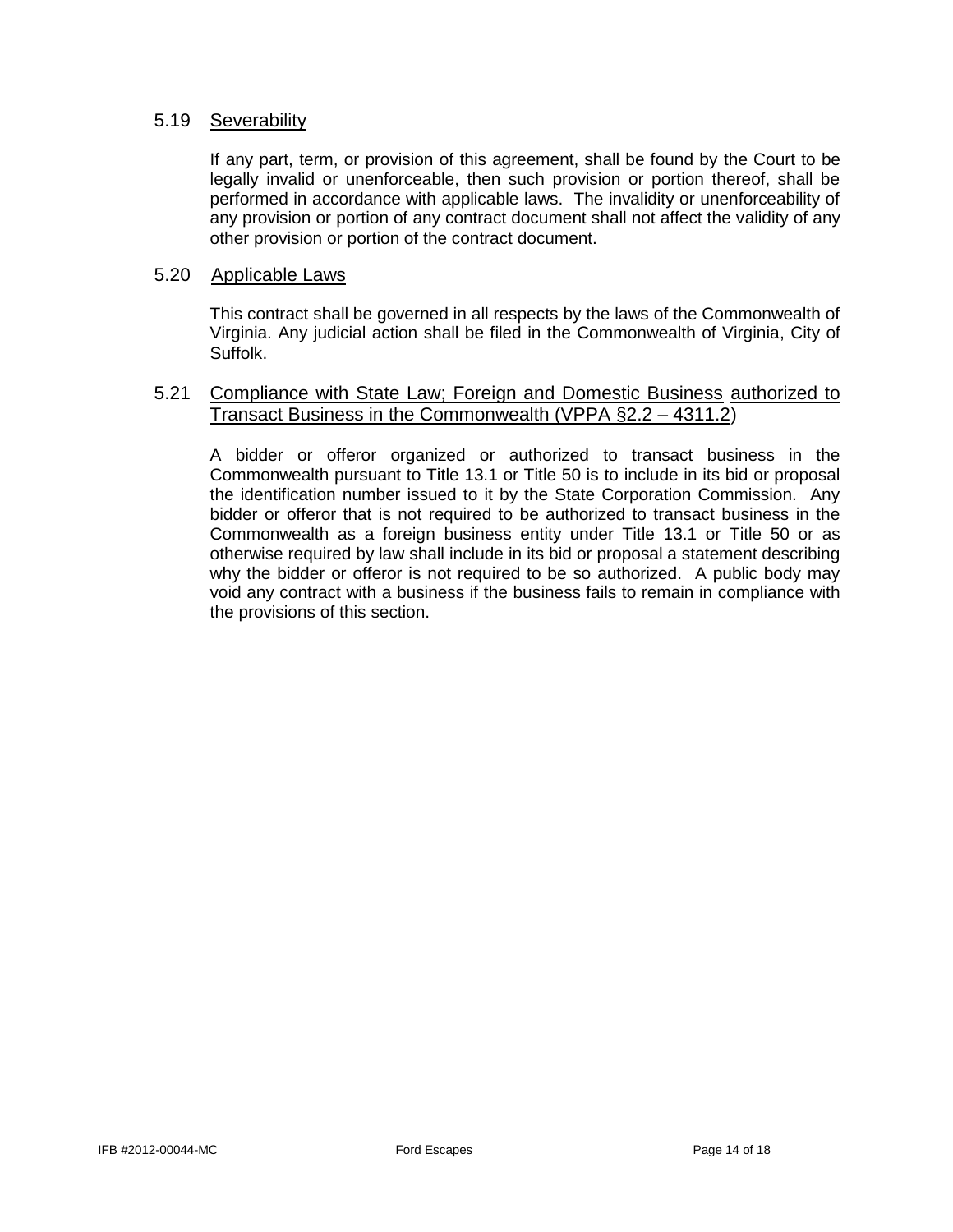## BID FORM

**TO:** City of Suffolk, VA **Purchasing Division 441 Market Street** Suffolk, VA 23434

| BID:        | Ford Escapes      |
|-------------|-------------------|
| <b>DUE:</b> | November 20, 2012 |
| TIME:       | 3:00 p.m., Local  |

**(Company)** quotes firm price, exclusive of all taxes, to furnish and deliver F.O.B. destination, four Ford Escapes in accordance with specifications, terms, and conditions herein.

| 4 EA Ford Escapes, or approved equals | (Unit Price) | (Amount) |  |
|---------------------------------------|--------------|----------|--|
| MFG/Model/Year                        |              |          |  |
| <b>Best Guaranteed Delivery</b>       |              |          |  |

#### **Bidder has included the following with his BID FORM (please check √ ):**

"Anticollusion/Nondiscrimination/Drug Free Workplace" clause Proof of Authority to Transact Business in Virginia

Specifications Compliance Sheets (Pages 4-6)

## **OPTION**

**The City may wish to purchase additional vehicles as specified herein at the price quoted on the BID FORM.** 

**Bidder agrees / disagrees (circle one) to provide additional vehicle(s), if requested, at the prices provided. Pricing quoted above will be valid for additional purchases through\_\_\_\_\_\_\_\_\_\_\_\_\_\_\_\_(date).**

**(Ability to provide additional vehicles will not be a factor in the award.)**

**Payment Terms/Discounts Payment Terms/Discounts Example 20** (Suffolk's normal payment schedule: items accepted and invoiced by 10th of month will be paid month end. Cash discounts offered for less than 30 Days from receipt of proper invoice will not be considered in award, but will encourage faster payments.)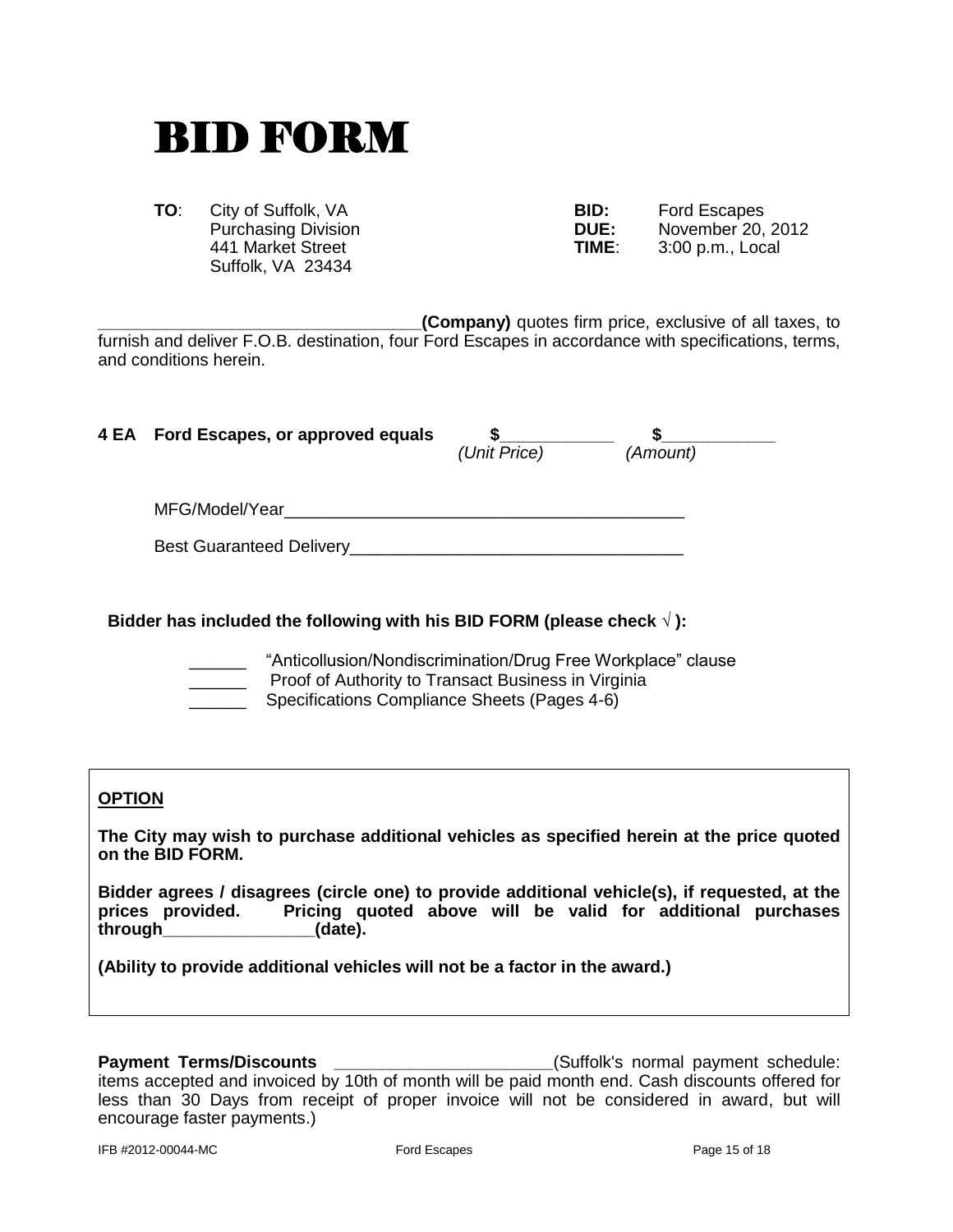#### **BIDDER**

| <b>Company Name</b> |  |
|---------------------|--|
| <b>Address</b>      |  |
|                     |  |
| Person Quoting      |  |
| Telephone No.       |  |
|                     |  |

I certify that this bid is made without prior understanding, agreement, or connection with any corporation, firm, or person submitting a bid for the same equipment/materials/ service and is in all respects fair and without collusion or fraud. I understand that collusive bidding is a violation of State and Federal law and can result in fines, prison sentences and civil damage awards. I agree to abide by all conditions of this bid and certify that I am authorized to sign this bid for the bidder.

I certify by my signature below that I have received the documents associated with this bid and understand that the review for completeness of these bid documents and the understanding and comprehension of the bid specifications is solely my responsibility; based on this, by my signature below I waive all rights to further claims against the City of Suffolk that the document were incomplete or not understandable.

I certify that the bidder represented herein is eligible to bid with respect to all applicable sections of State and Local Government Conflict of Interest Act, Code of Virginia, Section 2.1-639-1 et. seq.

**Signature \_\_\_\_\_\_\_\_\_\_\_\_\_\_\_\_\_\_\_\_\_\_\_\_\_\_\_\_\_\_\_\_\_\_\_ Date \_\_\_\_\_\_\_\_\_\_\_\_\_\_\_\_\_\_\_\_\_**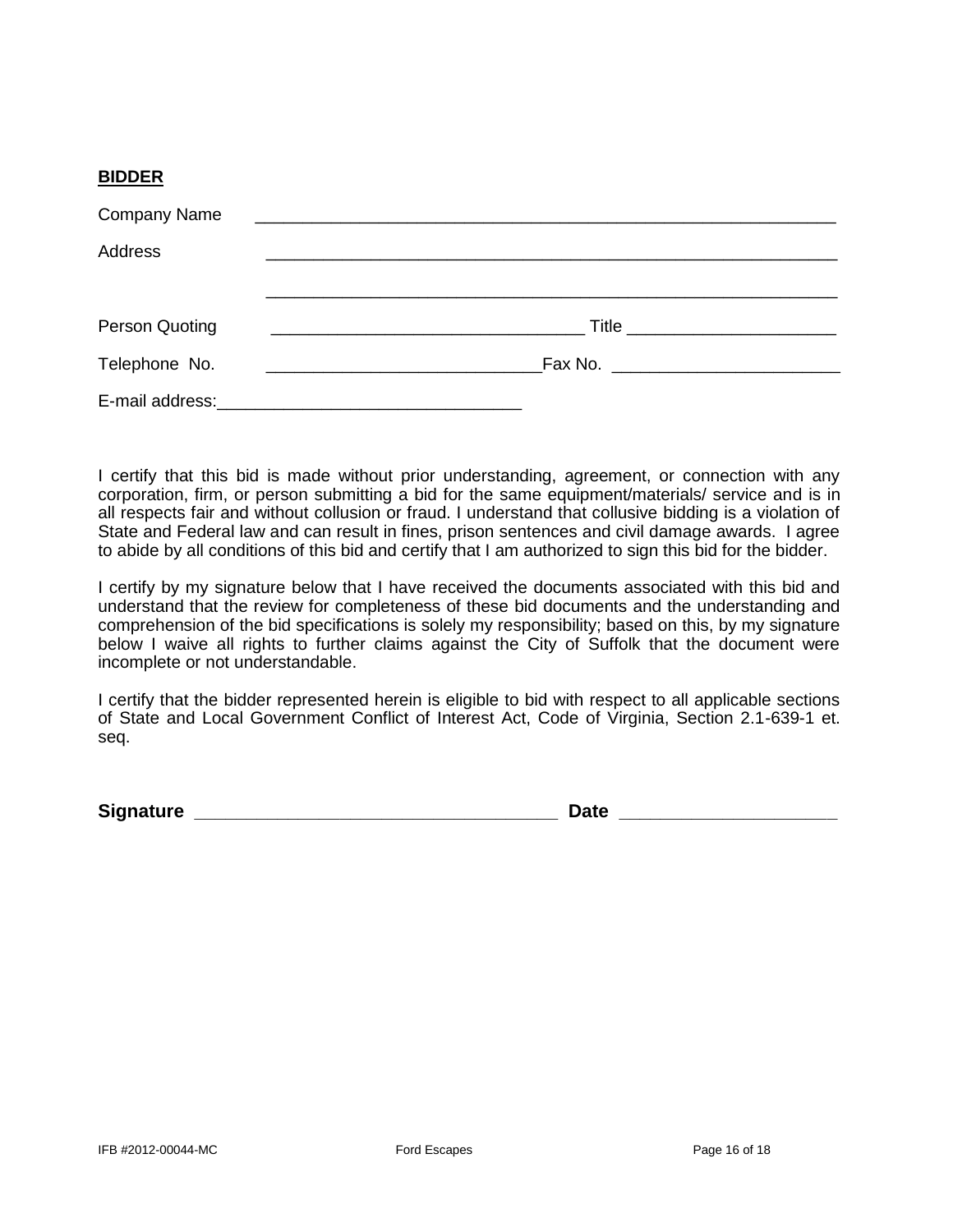#### **ANTICOLLUSION/NONDISCRIMINATION/DRUG FREE WORKPLACE CLAUSES**

#### **ANTICOLLUSION CLAUSE:**

IN THE PREPARATION AND SUBMISSION OF THIS BID, SAID BIDDER DID NOT EITHER DIRECTLY OR INDIRECTLY ENTER INTO ANY COMBINATION OR ARRANGEMENT WITH ANY PERSON, FIRM OR CORPORATION, OR ENTER INTO ANY AGREEMENT, PARTICIPATE IN ANY COLLUSION, OR OTHERWISE TAKE ANY ACTION IN THE RESTRAINT OF FREE, COMPETITIVE BIDDING IN VIOLATION OF THE SHERMAN ACT (15 U.S.C. SECTION 1), SECTIONS 59.1-9.1 THROUGH 59.1- 9.17 OR SECTIONS 59.1-68.6 THROUGH 59.1-68.8 OF THE CODE OF VIRGINIA.

THE UNDERSIGNED BIDDER HEREBY CERTIFIES THAT THIS AGREEMENT, OR ANY CLAIMS RESULTING THEREFROM, IS NOT THE RESULT OF, OR AFFECTED BY, ANY ACT OF COLLUSION WITH, OR ANY ACT OF, ANOTHER PERSON OR PERSONS, FIRM OR CORPORATION ENGAGED IN THE SAME LINE OF BUSINESS OR COMMERCE; AND, THAT NO PERSON ACTING FOR, OR EMPLOYED BY, THE CITY OF SUFFOLK HAS AN INTEREST IN, OR IS CONCERNED WITH, THIS BID; AND, THAT NO PERSON OR PERSONS, FIRM OR CORPORATION OTHER THAN THE UNDERSIGNED, HAVE, OR ARE, INTERESTED IN THIS BID.

#### **DRUG-FREE WORKPLACE:**

DURING THE PERFORMANCE OF THIS CONTRACT, THE CONTRACTOR AGREES TO (I) PROVIDE A DRUG-FREE WORKPLACE FOR THE CONTRACTOR'S EMPLOYEES; (II) POST IN CONSPICUOUS PLACES, AVAILABLE TO EMPLOYEES AND APPLICANTS FOR EMPLOYMENT, A STATEMENT NOTIFYING EMPLOYEES THAT THE UNLAWFUL MANUFACTURE, SALE, DISTRIBUTION, DISPENSATION, POSSESSION, OR USE OF A CONTROLLED SUBSTANCE OR MARIJUANA IS PROHIBITED IN THE CONTRACTOR'S WORKPLACE AND SPECIFYING THE ACTIONS THAT WILL BE TAKEN AGAINST EMPLOYEES FOR VIOLATIONS OF SUCH PROHIBITION; (III) STATE IN ALL SOLICITATIONS OR ADVERTISEMENTS FOR EMPLOYEES PLACED BY OR ON BEHALF OF THE CONTRACTOR THAT THE CONTRACTOR MAINTAINS A DRUG-FREE WORKPLACE; AND (IV) INCLUDE THE PROVISIONS OF THE FOREGOING SECTIONS I, II, AND III IN EVERY SUBCONTRACT OR PURCHASE ORDER OF OVER \$10,000, SO THAT THE PROVISIONS WILL BE BINDING UPON EACH SUBCONTRACTOR OR VENDOR.

FOR THE PURPOSE OF THIS SECTION, "DRUG-FREE WORKPLACE" MEANS A SITE FOR THE PERFORMANCE OR WORK DONE IN CONNECTION WITH A SPECIFIC CONTRACT AWARDED TO A CONTRACTOR IN ACCORDANCE WITH THIS CHAPTER, THE EMPLOYEES OF WHOM ARE PROHIBITED FROM ENGAGING IN THE UNLAWFUL MANUFACTURE, SALE, DISTRIBUTION, DISPENSATION, POSSESSION OR USE OF ANY CONTROLLED SUBSTANCE OR MARIJUANA DURING THE PERFORMANCE OF THE CONTRACT.

#### **NONDISCRIMINATION CLAUSE:**

- 1. EMPLOYMENT DISCRIMINATION BY BIDDER SHALL BE PROHIBITED.
- 2. DURING THE PERFORMANCE OF THIS CONTRACT, THE SUCCESSFUL BIDDER SHALL AGREE AS FOLLOWS:
	- A. THE BIDDER, WILL NOT DISCRIMINATE AGAINST ANY EMPLOYEE OR APPLICANT FOR EMPLOYMENT BECAUSE OF RACE, RELIGION, COLOR, SEX, NATIONAL ORIGIN, AGE, DISABILITY, OR ANY OTHER BASIS PROHIBITED BY STATE LAW RELATING TO DISCRIMINATION IN EMPLOYMENT, EXCEPT WHERE THERE IS A BONA FIDE OCCUPATIONAL QUALIFICATION/CONSIDERATION REASONABLY NECESSARY TO THE NORMAL OPERATION OF THE BIDDER. THE BIDDER AGREES TO POST IN CONSPICUOUS PLACES, AVAILABLE TO EMPLOYEES AND APPLICANTS FOR EMPLOYMENT, NOTICES SETTING FORTH THE PROVISIONS OF THIS NONDISCRIMINATION CLAUSE.
	- B. THE BIDDER, IN ALL SOLICITATIONS OR ADVERTISEMENTS FOR EMPLOYEES PLACED ON BEHALF OF THE BIDDER, WILL STATE THAT SUCH BIDDER IS AN EQUAL OPPORTUNITY EMPLOYER.
	- **C.** NOTICES, ADVERTISEMENTS, AND SOLICITATIONS PLACED IN ACCORDANCE WITH FEDERAL LAW, RULE OR REGULATION SHALL BE DEEMED SUFFICIENT FOR THE PURPOSE OF MEETING THE REQUIREMENTS OF THIS SECTION.
	- D. BIDDER WILL INCLUDE THE PROVISIONS OF THE FOREGOING SECTIONS A, B, AND C IN EVERY SUBCONTRACT OR PURCHASE ORDER OF OVER \$10,000, SO THAT THE PROVISIONS WILL BE BINDING UPON EACH SUBCONTRACTOR OR VENDOR.

| Name and Address of Bidder:                                                                                                                             | Date:                                                                                                                                                                                                                                                                                                 |
|---------------------------------------------------------------------------------------------------------------------------------------------------------|-------------------------------------------------------------------------------------------------------------------------------------------------------------------------------------------------------------------------------------------------------------------------------------------------------|
|                                                                                                                                                         | By:                                                                                                                                                                                                                                                                                                   |
|                                                                                                                                                         | Signature In Ink                                                                                                                                                                                                                                                                                      |
|                                                                                                                                                         |                                                                                                                                                                                                                                                                                                       |
|                                                                                                                                                         | <b>Printed Name</b>                                                                                                                                                                                                                                                                                   |
|                                                                                                                                                         |                                                                                                                                                                                                                                                                                                       |
| Telephone Number:                                                                                                                                       |                                                                                                                                                                                                                                                                                                       |
| Fax Phone Number: (                                                                                                                                     | Title                                                                                                                                                                                                                                                                                                 |
| FIN/SSN#:                                                                                                                                               |                                                                                                                                                                                                                                                                                                       |
| Is your firm a "minority" business? $\Box$ Yes $\Box$ No                                                                                                | If yes, please indicate the "minority" classification below:<br>□ American Indian □ Eskimo □ Asian American                                                                                                                                                                                           |
| $\Box$ African American $\Box$ Hispanic American<br>□ Other: Please Explain:                                                                            | ⊟ Aleut                                                                                                                                                                                                                                                                                               |
| $1 - \cdots$ find $M_{\text{max}}$ $\bigcap_{n=1}^{\infty}$ $\bigcap_{n=1}^{\infty}$ $\bigcap_{n=1}^{\infty}$ $\bigcap_{n=1}^{\infty}$ $M_{\text{max}}$ | $\mathbf{L}$ and $\mathbf{L}$ and $\mathbf{L}$ $\mathbf{L}$ and $\mathbf{L}$ $\mathbf{L}$ and $\mathbf{L}$ and $\mathbf{L}$ and $\mathbf{L}$ and $\mathbf{L}$ and $\mathbf{L}$ and $\mathbf{L}$ and $\mathbf{L}$ and $\mathbf{L}$ and $\mathbf{L}$ and $\mathbf{L}$ and $\mathbf{L}$ and $\mathbf{L}$ |

Is your firm Woman Owned?  $\Box$  Yes  $\Box$  No